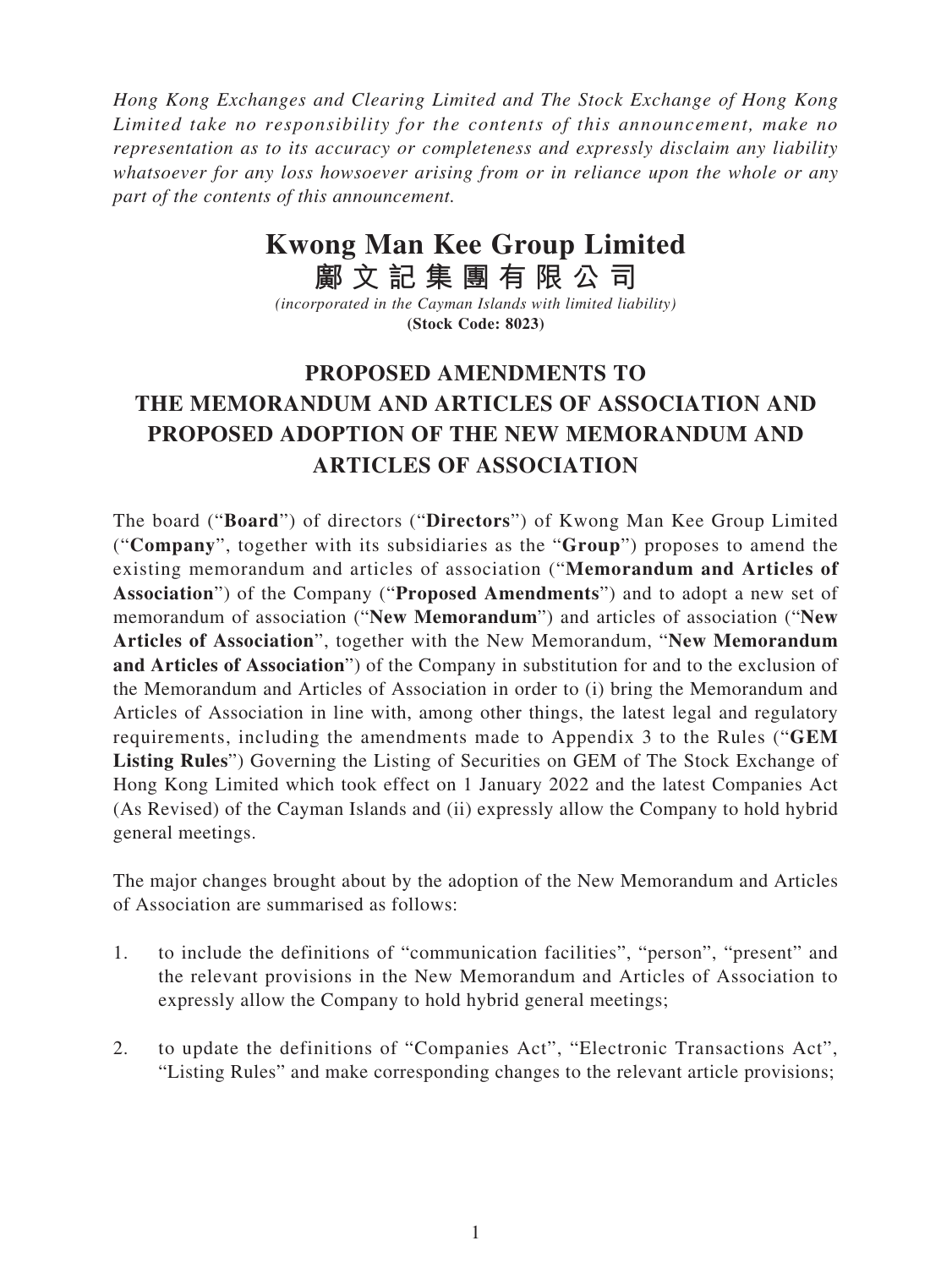- 3. to provide that in relation to convening a general meeting:
	- i. an annual general meeting shall be held in each financial year of the Company;
	- ii. the Board shall convene an extraordinary general meeting within twenty one (21) days following a written requisition by one or more members holding at the date of deposit of the requisition not less than one-tenth of the voting rights, on a one vote per share basis, of the Company;
	- iii. the Board may make communication facilities (including but not limited to video, video-conferencing, internet or online conferencing applications and telephone or tele-conferencing facilities) available for general meetings for members and other participants; and
	- iv. the notice of any general meeting at which communication facilities will be utilised must disclose the communication facilities that will be utilised, including the procedures to be followed by any member or other participant of the general meeting who wishes to utilise such communication facilities for the purpose of attending, participating and voting at such meeting;
- 4. in relation to the chairman of the meeting ("**Chairman**") to attend and participate by means of communication facilities:
	- i. the Chairman shall be deemed to be Present (as defined in the New Memorandum and Articles of Association) at the meeting; and
	- ii. if the communication facilities are interrupted or fail for any reason to enable the Chairman to hear and be heard by all other persons attending and participating at the meeting, then the other directors present at the meeting shall choose another director present to act as Chairman for the remainder of the meeting; provided that (i) if no other director is present at the meeting, or (ii) if all the directors present decline to take the chair, then the meeting shall be automatically adjourned to the same day in the next week and at such time and place as shall be decided by the Board;
- 5. to expressly provide that every member present at a general meeting shall have the right to speak;
- 6. to provide that any Director appointed by the Board to fill a casual vacancy on the Board or as an addition to the existing Board shall hold office until the first annual general meeting of the Company after his appointment and shall then be eligible for reelection;
- 7. to update the provision governing any loan, guarantee or security to be provided by the Company to a Director or his close associates or a director of any holding company of the Company or a body corporate controlled by such a director or Director in accordance with the Companies Ordinance (Chapter 622 of the Laws of Hong Kong) to follow the requirement of such Ordinance;